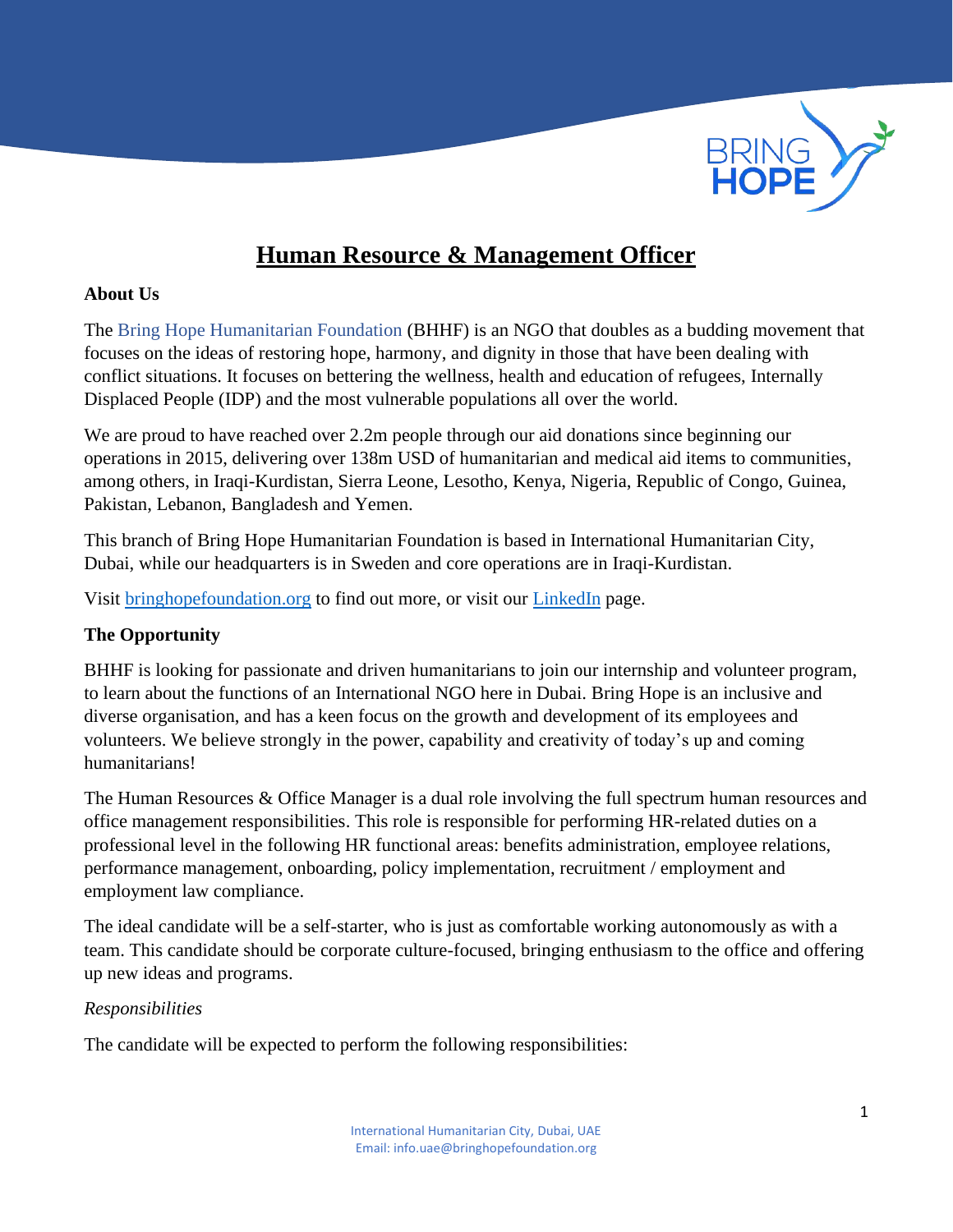

- Administers various human resource plans and procedures for all company personnel; assists in the development and implementation of employee handbook and personnel policies and procedures, in conjunction with senior management.
- Performs benefits administration to include claims resolution, change reporting, approving invoices for payment and communicating benefit information to employees.
- Conducts recruitment efforts; conducts new-employee orientations; monitors career-pathing program.
- Arrange interviews, including correspondence with candidates and panel members.
- Support the coordination of induction for new starters.
- Collect and process documentation for all employees.
- Maintain trackers of all recruitment and new starter information.
- Handles employee relations counselling, counselling, and exit interviewing.
- Maintains company organization charts and the employee directory.
- Recommends new approaches, policies and procedures to effect continual improvements in efficiency of the department and services performed.
- Maintains compliance with state regulations concerning employment.
- Supervises the maintenance of office equipment.
- Assist the Associate Regional Officer in the day-to-day office operations.
- Advertise available roles via website, social media and other channels.
- Support with administration relating to Learning & Development activities
- Periodically provide on-field support to staff to ensure consistency of all applications of the Human Resources policies as well as other policies across its operating states.
- Support in the management of HR Information System

## *Qualifications*

- Bachelor's degree in Human Resources, Business Administration, or related field required.
- At least 2 years of human resource management experience preferred.
- Previous work experience in an NGO or similar humanitarian organization is a plus.
- Excellent verbal and written communication skills.
- Excellent interpersonal, negotiation, and conflict resolution skills.
- Excellent organizational skills and attention to detail.
- Excellent time management skills with a proven ability to meet deadlines.
- Strong analytical and problem-solving skills.
- Ability to prioritize tasks and to delegate them when appropriate.
- Ability to act with integrity, professionalism, and confidentiality.
- Thorough knowledge of employment-related laws and regulations.
- Proficient with Microsoft Office Suite or related software.
- Proficiency with or the ability to quickly learn the organizations HRIS and talent management systems.